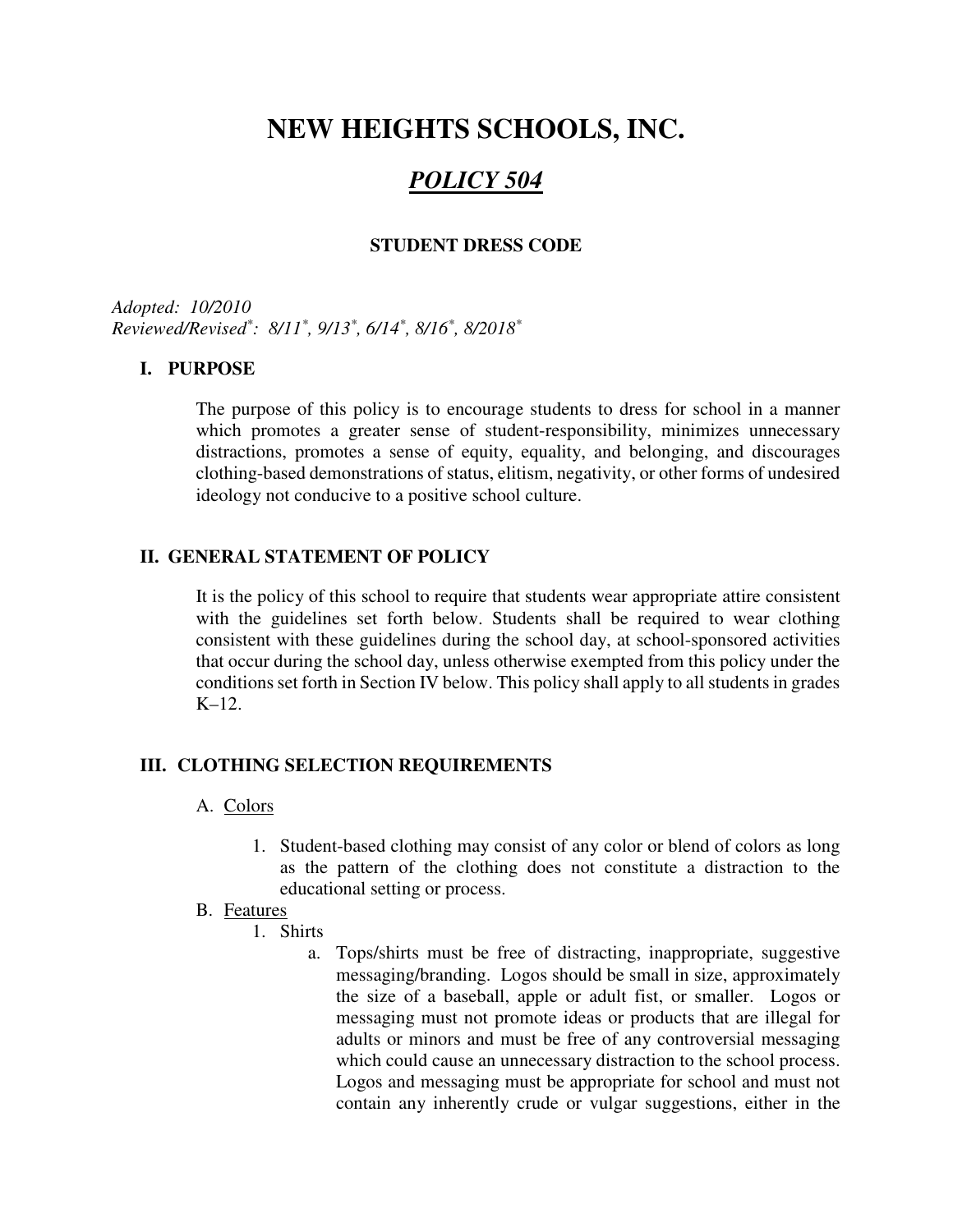form of words or symbols. Allowable logo must be on the front or sleeve of the top/shirt but may not exist on the back of garment. Pictures or messages are not allowed outside of the brand logo. Flannel and floral patterns may be allowed provided that are consistent with all other provisions.

- b. Shirts/tops may contain a collar, crew neck, v-neck, or turtle neck/mock turtle neck, and may not produce an overly-revealing effect which may considered inappropriate for the school setting.
- c. All shirts/tops must have sleeves which extend at least to the upper/mid bicep. Students may not wear tank tops, muscle shirts, crop top, scoop neck, or strapped shirts without a top layer that conceals the straps for the purpose of deterring an overly revealing effect.
- d. Students may wear cardigans, sweaters or sweatshirts as long as these garments comply with the guidelines set forth above.
- e. Shirts are to be worn as designed and are not to be rolled, tied, cinched, or altered in any way as to provide a more form-fitted or revealing look. Students may not produce a look that reveals the belly or mid-riff.
- 2. Pants/Shorts
	- a. Stretch, yoga, sweat pants, and leggings are not permitted, except when an outer garment is present such as a skirt or jumper. Students may wear various types of athletic wear provided the styles are similar to traditional pants and shorts, in that, there must be pockets and the legs of the pants/shorts should hang as traditional pants or shorts hang. Shorts and pants must not fit in a manner similar to yoga pants or lycra/spandex. Cutoffs and "rolled" shorts are not permitted. Athletic wear may have a stripe or piping down the sides of the legs, but other large logos or messaging are not permitted. Words or messaging on the back, sides, or legs of the garment is not permitted.
	- b. Pants/shorts shall be a solid color free from holes, rips, stains, and other conditions of disrepair, as well as designs, prints, patterns, logos, emblems or other insignia. These items should not contain rhinestones, studs, "bling" or other "bedazzlement" because of the damage these items have been proven to cause to school furniture.
	- c. Acceptable styles include flat-front or pleated, cuffed or non-cuffed and capris. Sweat pants or running pants, zip-off pants and leggings are prohibited. See above regarding acceptable forms of athletic wear.
	- d. Shorts and skirts must hang to mid-thigh, approximately to the palm of a naturally hanging hand when standing.
	- e. All pants and shorts must be worn at or above the waist. Pants or shorts that sag, fall down or reveal undergarments are prohibited. Students are encouraged to wear a belt to ensure a proper fit.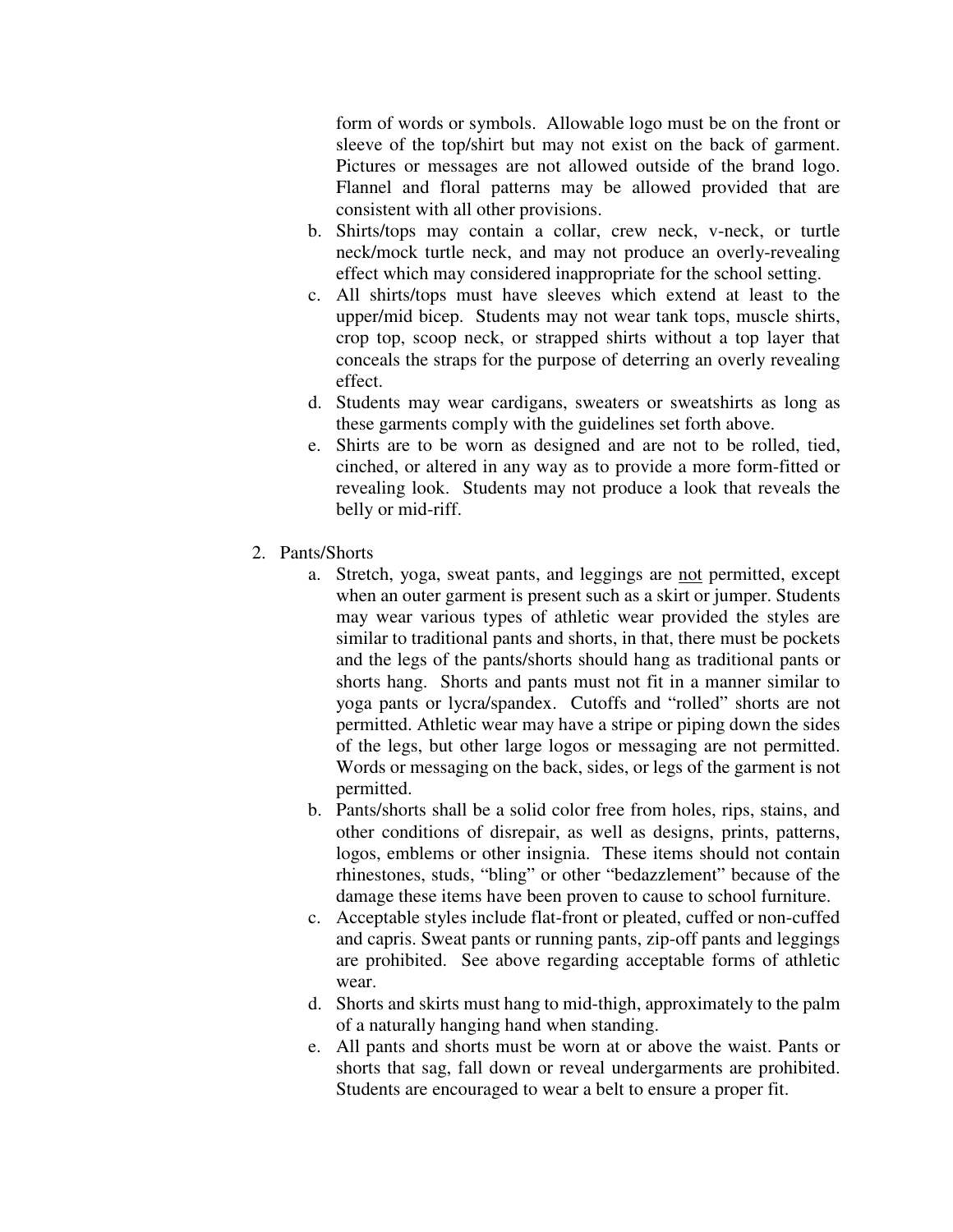- 3. Hats, Headbands, Hoods, Headwear
	- a. Hats and hoods are strictly prohibited and are not to be worn inside the school facility. Hats and hoods may be worn outside of the school, such as during recess, gym class, or perhaps on a field trip, depending on its nature. Headbands may be worn for the purpose of keeping hair tied back and out of a student's face, but headbands are not to be worn as part of fashion statement of member affiliation.
- 4. Jackets/Coats
	- a. Jackets and coats are not to be worn inside the school. Students may wear sweaters and sweatshirts as indicated earlier in the policy. The administrator has the discretion to define an item as a coat or jacket, and whether or not it may be worn inside the school. It is recognized that some sweatshirts may contain larger lettering, such as for sports or college teams, or for certain name brands. Whereas it is believed that these items may create a culture of status, these items may be worn, but may also be disallowed at the discretion of the administrator when it is believed that the item constitutes a distraction or disruption to the school process.
- 5. Footwear
	- a. All students are required to wear shoes that offer some level of support and protection.
	- b. All shoes must have a closed-toe and closed wraparound heel. Flip flops, sandals, slippers, clogs, Crocs, high heels, spikes, shoes fitted with wheels and similar footwear are not permitted for safety reasons.
	- c. Students are required to wear non-marking athletic shoes when participating in physical education classes.

#### **IV. EXEMPTIONS**

- **A.** Acceptable Exemptions:
	- 1. Exemptions may be granted for the following reasons:
		- a. religious reasons provided documentation of the issue is provided;
		- b. medical reasons based upon submission of documentation from a health care provider substantiating the medical necessity of the exemption
	- 2. Students shall be excused from the requirements of this policy when wearing the uniform of a nationally recognized youth organization, such as Boy Scouts, Girl Scouts, etc., on regular meeting days or a uniform required for participation at other extracurricular activities sponsored by New Heights Charter School on the day of the event/activity.